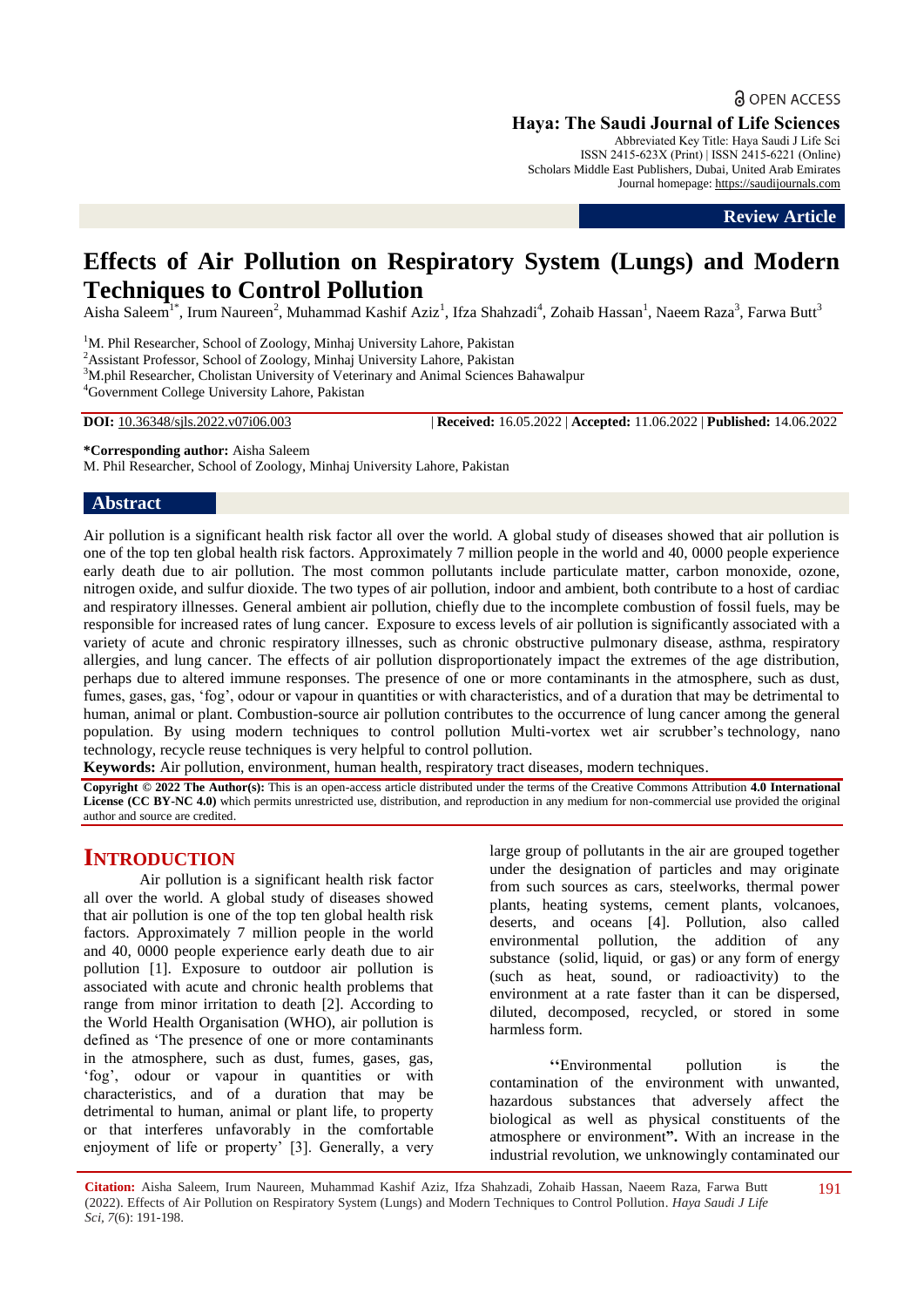surroundings [5]. Pollution of all kinds can have negative effects on the environment and wildlife and often impacts human health, animal's health and also impact of wildlife flora and fauna. Animals, or wildlife, are vulnerable to harm from air pollution. Pollutant issues of concern include acid rain, heavy metals, persistent organic pollutants (POPs) and other toxic substances [6].

Persistent organic pollutants (POPs) are regarded as very harmful compounds because they are

resistant to various factors of biochemical and photolytic degradation. POPs are persistent to soils, sediments, and air for several decades [7]. Cars spew pollutants from their exhaust pipes. Burning coal to create electricity pollutes the air. Industries and homes generate garbage and sewage that can pollute the land and water. Pesticides-chemical poisons used to kill weeds and insects seep into waterways and harm wildlife. The major kinds of pollution, usually classified by environment, are [air pollution,](https://www.britannica.com/science/air-pollution) [water pollution,](https://www.britannica.com/science/water-pollution) and [land pollution](https://www.britannica.com/science/land-pollution) [8].



**Fig-01: Main source of air pollution [9]**

# **Air pollution composition**

Air pollution is a complex mixture of thousands of pollutants. This mixture may consist of solid and liquid particles suspended in air (particulate matter – PM), and different type of gases such as ozone (O3), nitrogen oxides (NO2 or NOx), volatile organic carbons (VOCs), and carbon monoxide (CO). While particles vary in number, size, shape, surface area and chemical composition, both particles and gases may vary in solubility and toxicity [10]. The most important processes causing air pollution relate to the combustion

of fossil fuels used in cars and trucks, aircraft, marine vessels or other engines, as well as in industry, power plants, or household heating systems. Due to the close proximity between people and emissions, transportrelated activities, in particular involving cars and trucks, are an important source of air pollutants [11]. Traditionally, health studies have used markers of air pollution to study its effects, e.g. the mass of size specific PM fractions – such as PM10 or PM2.5 –  $NO2$ , or distance to main roads [12].



**Fig-02: Pyramid of Ambient Air Pollution Adverse Human Health Effects [13].**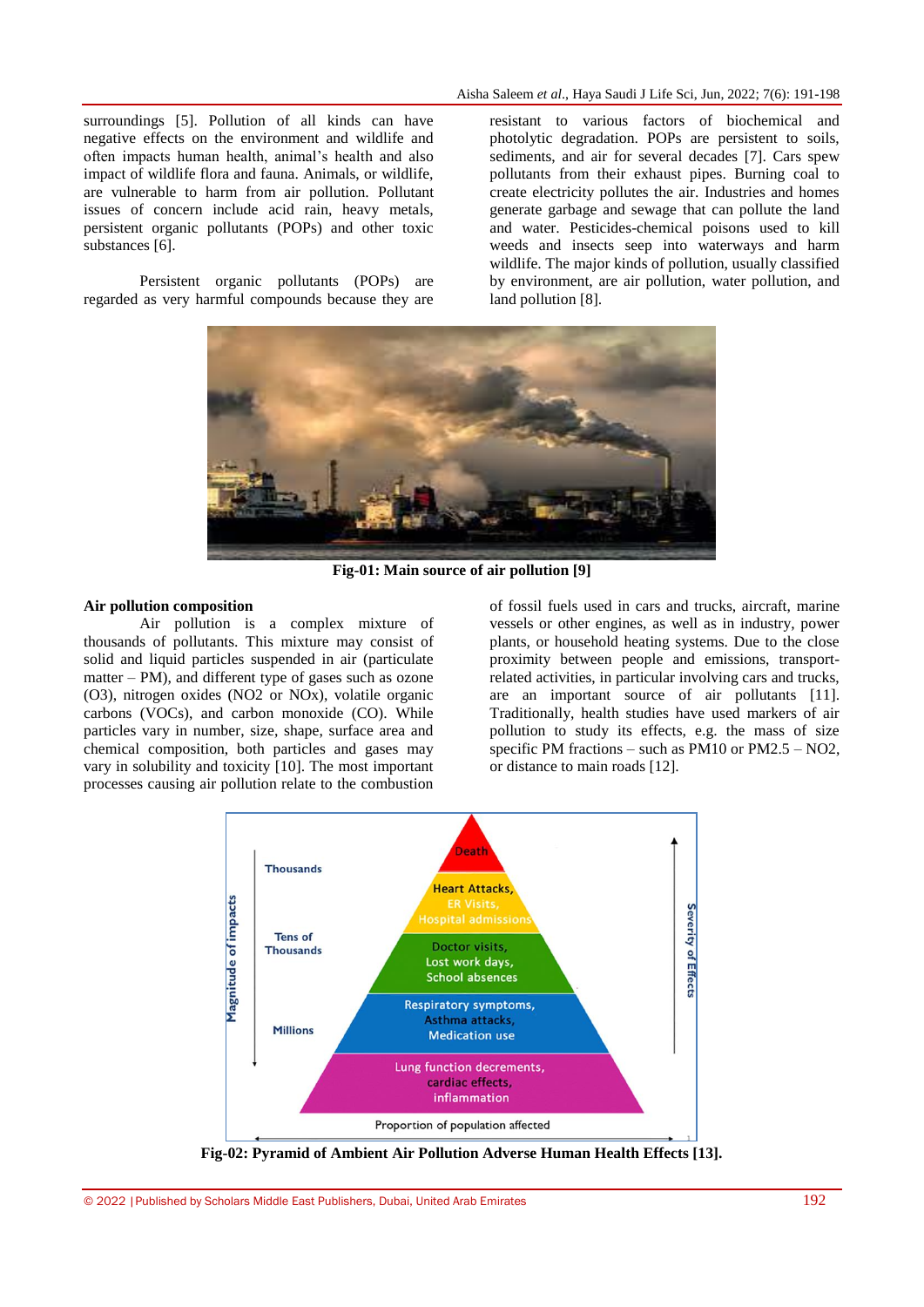#### **Air pollution affects the respiratory system (Lungs)**

The most consistent and most widely accepted explanation is that, once in contact with the respiratory epithelium, high concentrations of oxidants and prooxidants in environmental pollutants such as PM of various sizes and compositions and in gases such as O3 and nitrogen oxides cause the formation of oxygen and nitrogen free radicals, which in turn induce oxidative stress in the airways [14]. In other words, an increase in

free radicals that are not neutralized by antioxidant defenses initiates an inflammatory response with release of inflammatory cells and mediators (cytokines, chemokines, and adhesion molecules) that reach the systemic circulation, leading to subclinical inflammation, which not only has a negative effect on the respiratory system but also causes systemic effects  $[7.15]$ .

| Air<br><b>Pollutants</b>                                                       | <b>Properties</b>                                                                                 | <b>Sources</b>                                                                                    | <b>Effects on Lungs</b>                                                                   | <b>Vulnerable</b><br>populations                                          | <b>References</b> |
|--------------------------------------------------------------------------------|---------------------------------------------------------------------------------------------------|---------------------------------------------------------------------------------------------------|-------------------------------------------------------------------------------------------|---------------------------------------------------------------------------|-------------------|
| CO <sub>2</sub>                                                                | Colorless, odorless<br>gas                                                                        | <b>Burning of Fossil</b><br>Fuels, Deforestation<br>Crop Residue Burning                          | Shortness of<br>breath.<br>Lung function<br>reduction.                                    | People with<br>respiratory<br>diseases                                    | $[16]$            |
| CO                                                                             | <b>Colorless Odorless</b><br>Toxic gas                                                            | Biomass and fossil<br>fuels Combustion,<br>Cigarette Smoke,<br>vehicle exhaust                    | Reduce oxygen<br>delivery.<br><b>Bronchial</b> hyper<br>responsiveness.<br>Lung diseases. | People with<br>respiratory&<br>cardiovascular<br>diseases                 | $[17]$            |
| NO <sub>2</sub>                                                                | Reddish Brown<br>Gas, Strong<br>Oxidizing Agent.                                                  | Vehicles, Power Plants,<br>Industrial Emissions,<br>Volcanoes, Fertilizers<br>Lung tissue damage. | <b>Bronchitis</b><br>Destruction of<br>cilia                                              | People with<br>heart diseases                                             | $[18]$            |
| S <sub>02</sub>                                                                | Colorless, non-<br>Flammable gas<br>with irritating odor                                          | Smelting, Paper<br>Manufacture, Burning<br>high sulfur coal or oil.                               | <b>Breathing</b><br><b>Difficulties</b><br>Respiratory<br>illness                         | Pregnant women<br>and children                                            | $[19]$            |
| O3 Aerosols,<br>Refrigerants,<br>Air<br>Conditioning,<br>Cleaning<br>Solvents. | Colorless,<br>Unpleasant odor,<br>Part of smog                                                    | Photocopiers, cars,<br>industry, gas vapors,<br>chemical solvents.                                | Reparatory tract<br>irritation.<br>Interference lungs<br>functions.<br>Asthma             | People with<br>heart diseases                                             | $[20]$            |
| Other<br>Pollutants                                                            | (CFC's) From<br>refrigerants,<br>aerosol Styrofoam<br>Formaldehyde<br>colorless irritating<br>gas | From building<br>materials & household<br>products (industrial<br>glues)                          | Lung Cancer<br>Throat<br>Discomfort                                                       | Smokers,<br>Asbestos<br>workers.<br>Adults and<br>children with<br>asthma | $[21]$            |

| Table-1: List of the various air pollutants, properties, sources and their effects on lungs |  |  |
|---------------------------------------------------------------------------------------------|--|--|
|                                                                                             |  |  |

### **Air pollution and lung cancer**

The World Health Organization estimates that, in 2008, there were 12.7 million new cases of cancer that caused 7.6 million deaths worldwide, the number of new cases of lung cancer and the number of deaths from lung cancer being 1.61 million and 1.18 million, respectively [22]. The effects of exposure to pollutants and the development of lung cancer, which is attributed to the direct action of carcinogens present in pollution

and to the chronic inflammation induced by such carcinogens [23]. Lung cancer was associated with a 10-µg/m3 in PM2.5 concentration. In a study conducted in European countries, 5% and 7% of the various types of lung cancer in nonsmokers and former smokers, respectively, were attributed to the effects of pollution [24]. Air pollution increases the risk of lung cancer incidence by 20-30% [25].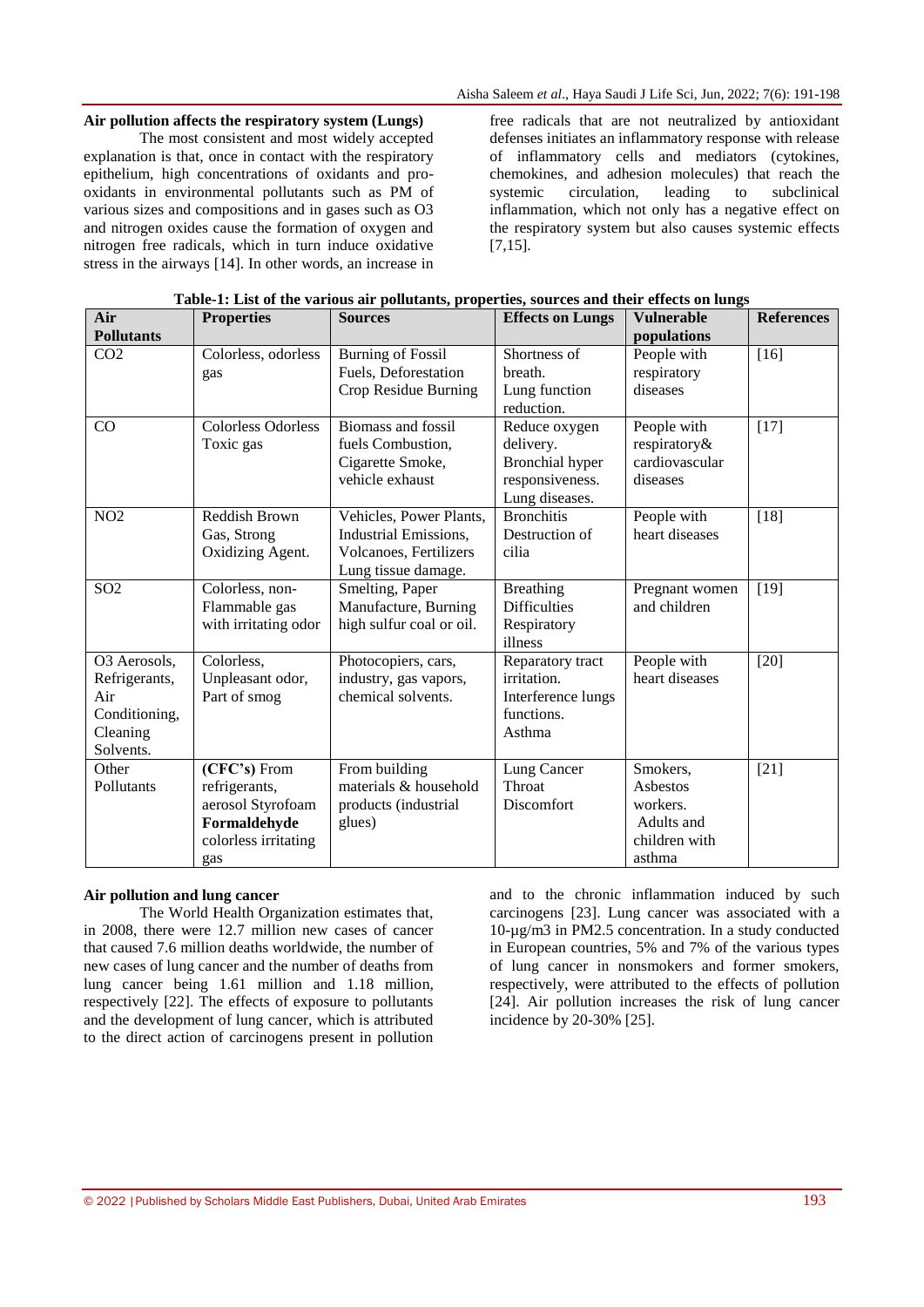

**Fig-03: Effect of pollution on lungs and skin [26]**

#### **Oxidative stress and inflammation**

High concentrations of oxidants and prooxidants contained in ambient air pollution, such as particulate components of various sizes and compositions (eg ultrafine PM, transition metals, reactive organic compounds), and gases such as ozone (O3) or nitrogen oxides (NO, NO2) promote oxidative stress and respiratory inflammatory responses [27]. Mediated through cytokines and chemokines, the pulmonary responses also lead to sub-clinical systemic inflammation with alterations in the vascular system. Moreover, inflammation itself is a potent source of oxidant stress which leads to DNA damage [28].

### **Respiratory disorders**

Most of the pollutants enter the body through the airways, the respiratory system is in the first line of battle in the onset and progression of diseases resulted from air pollutants. Depending on the dose of inhaled pollutants, and deposition in target cells, they cause a different level of damages in the respiratory system [29]. In the upper respiratory tract, the first effect is irritation, especially in trachea which induces voice disturbances. Air pollution is also considered as the major environmental risk factor for some respiratory diseases such as asthma and lung cancer [30]. Air pollutants, especially PMs and other respirable chemicals such as dust,  $O_3$ , and benzene cause serious

damage to the respiratory tract. Asthma is a respiratory disease which may be developed as a result of exposure to air toxicants [31,32].Some studies have validated associations between both traffic-related and/or industrial air pollution and increasing the risk of COPD [33, 34]. Treatment of respiratory diseases due to air pollution is similar to the other toxic chemical induce respiratory disorders [35, 36].

#### **Modern techniques to control pollution**

The construction of modern landfills with well-engineered and managed disposal facilities can significantly lessen the impacts of landfill on soil, air, and water. Landfills that are well-designed and operated ensure compliance with environmental preservation requirements and it ultimately ensures that the [environment is free from contaminants](https://www.conserve-energy-future.com/astonishing-ways-to-protect-the-environment-and-save-mother-earth.php) [37]. While a landfill is also an excavated piece of land for waste storage but it is regulated by the government. A landfill has a liner at the bottom to catch the liquid produced by solid waste while a dump does not have a liner [38].

#### **Design and implementation of integrated waste management technique**:

The construction of modern landfills with well-engineered and managed disposal facilities can significantly lessen the impacts of landfill on soil, air, and water. Landfills that are well-designed and operated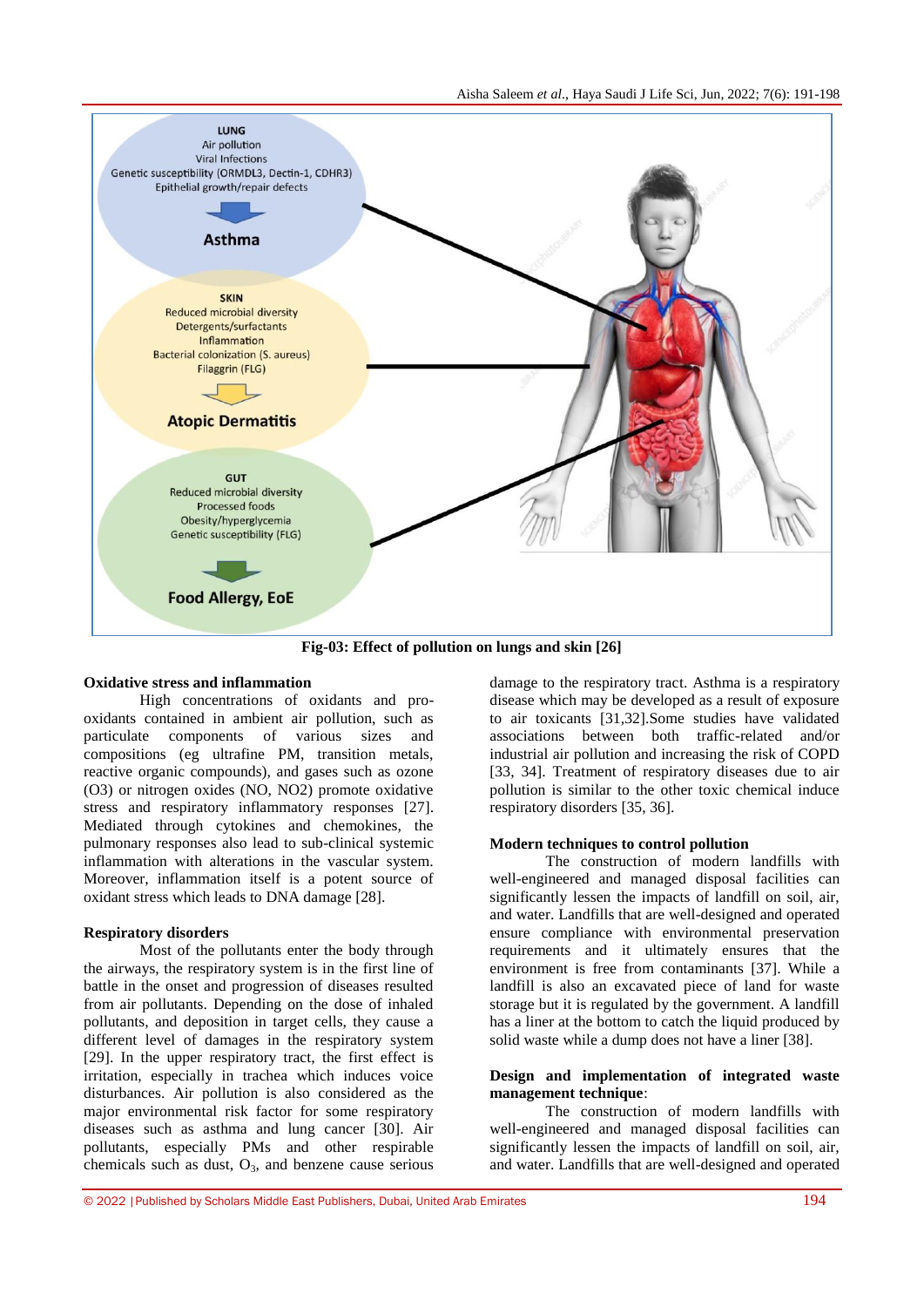ensure compliance with environmental preservation requirements and it ultimately ensures that the [environment is free from contaminants](https://www.conserve-energy-future.com/astonishing-ways-to-protect-the-environment-and-save-mother-earth.php) [39].

#### **Recycle, Re-use, and reduce**

Landfill management will always remain a major environmental if communities don't embrace the need of [recycling, reducing and reuse.](https://www.conserve-energy-future.com/25-staggering-ways-to-reduce-reuse-recycle.php) The increased demand of manufactured products is what increases the final waste products that end up in the landfill. In this view, the use of recycling systems for electronic wastes, plastics, paper, metal, glass and other nonbiodegradable materials can provide an effective means of reducing the landfill effects. Reusing the products that we have already bought keeps them away from the landfill [40].We can buy used items from internet sites like E-bay, second-hand stores, garage sales, or otherwise donate the items that we don't use. [Recycling](https://www.conserve-energy-future.com/why-is-recycling-important.php)  [is one of the best solutions f](https://www.conserve-energy-future.com/why-is-recycling-important.php)or landfill management. Materials such as plastics, cans, paper and glass can be recycled [41].

#### **Using nanotechnology for smart packaging**



**Fig-04 Active packaging and its association with nanotechnology [42]**

Nano-composites, a fusion of traditional food packaging material with nano-particles are gaining active interest in food packaging sector. In addition to its remarkable antimicrobial spectrum, it displays great mechanical performance and tough resistant. Nan composites are usually made up of a polymer matrix in a continuous or discontinuous phase [43].

#### **Multi-vortex wet air scrubbers technology**

Multi-vortex wet air scrubbers wash dust, flue gases, and vapors from a gas stream. The multi-vortex scrubber is very customizable. Its design allows the manufacturing of  $2,100 - 25,000$  cfm gas cleaning system for the removal of a wide variety of pollutants. Multi-vortex wet air scrubber removes coal dust from the air at loading facilities [44, 45].



**Fig-05[: Modern air pollution control technologies –](https://www.google.com/url?sa=i&url=https%3A%2F%2Fwetairscrubber.com%2Farticles%2Fmodern-air-pollution-control-technologies%2F&psig=AOvVaw3TVE17xDsjxP-EPTG0qUev&ust=1651555048497000&source=images&cd=vfe&ved=0CA0QjhxqFwoTCOih366IwPcCFQAAAAAdAAAAABAR) Multi-vortex Wet Air Scrubber [46]**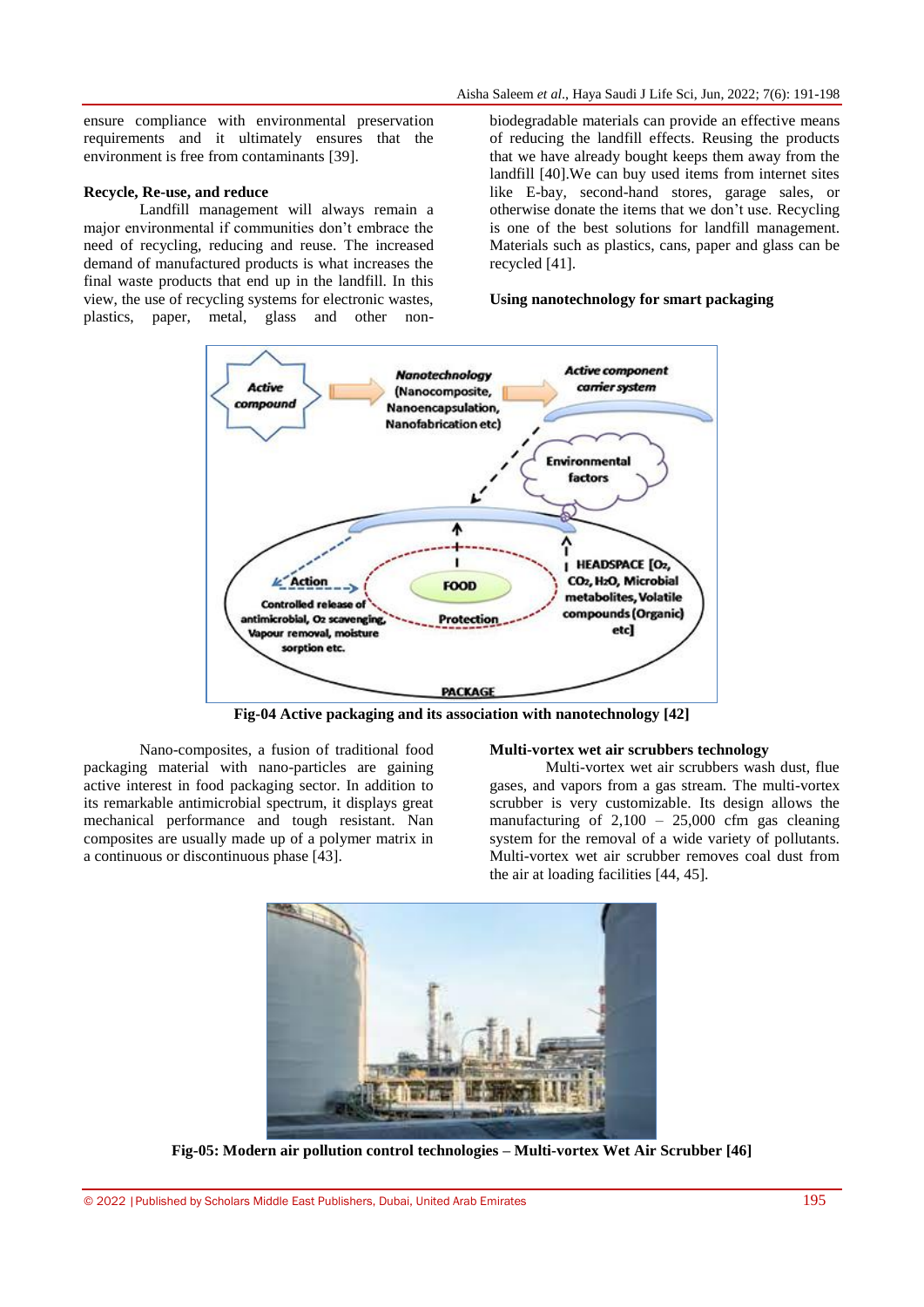### **Different ways to reduce Air pollution** [47, 48, 49, 50]

#### **Use filters for chimneys:**

The gas that is emitted from fireplaces in homes and factories are extremely dangerous for air pollution and harms the air quality severely. The use of filters should be used at least if the consumption couldn't be lessened, this will help to reduce the effect of harmful gases absorbing in the air.

### **Avoid usage of crackers**

The use of crackers during festivals and weddings is sadly one of the biggest contributors to air pollution, leading to a layer of smog which is extremely harmful for health. So, practice of no crackers should be implemented.

# **Avoid using of products with chemicals**

Products that use the chemicals in their usage or smell strongly, like paints or perfumes should be used less or outside the house. There can also be an alternative to use products with low chemical content and organic properties.

#### **Reduction of forest fires and smoking**

The collecting of garbage and getting it on fire in dry seasons or dry leaves catching fires is a huge factor for causing air pollution, moreover [smoking](https://www.aqi.in/blog/cigarettes-smoke-air-pollution/) also causes air pollution and causes the air quality to worsen along with obviously damaging one's health.

# **CONCLUSION**

Air pollutions have major impacts on human health, triggering, and inducing many diseases leading, lungs disease, and respiratory disease. Air pollution is a complex mixture of thousands of pollutants. This mixture may consist of solid and liquid particles suspended in air (particulate matter  $-$  PM), and different type of gases such as ozone (O3), nitrogen oxides (NO2 or NOx), volatile organic carbons (VOCs), and carbon monoxide (CO). Air pollutions control is vital and should be on the top of priority list of the governments. Different techniques used to control pollution such as Multi-vortex Wet Air Scrubber very helpful technology, nano technologies, recycle and reuse technology, cyclons. Use different ways to reduce pollution combustion-source air pollution contributes to the occurrence of lung cancer among the general population.

# **REFERENCE**

- 1. Institute for Health Metrics and Evaluation, Global Burden of Diseases, Injuries, and Risk Factors Study (2017), http://www. Healthdata.org/gbd, Accessed 26 December 2017.
- 2. Avol, E.L., Gauderman, W.J., Tan, S.M., London, S.J., Peters J.M. (2001). Respiratory Effects of Relocating to Areas of Differing Air Pollution Levels, Am J Respir Crit Care Med, 164: 2067– 2072.
- 3. WHO. Update of WHO Air quality guidelines 2008, WHO Regional Office for Europe; 2008
- 4. Hackley, V.A., Ferraris, C.F. (2001). The Use of Nomenclature in Dispersion Science and Technology, NIST Recommended Practice Guide. NIST, Washington, United States of America: Special Publication, 960-963.
- 5. Nathanson, J. A. (2021, February 11). *Pollution Encyclopedia Britannica*. [https://www.britannica.com/science/pollution](https://www.britannica.com/science/pollution-environment)[environment](https://www.britannica.com/science/pollution-environment)
- 6. Khwaja, H.A., Fatmi, Z., Malashock, D., Aminov, Z., Kazi, A., Siddique, A., Qureshi, J., Carpenter,

D.O. (2012). Effect of air pollution on daily morbidity in Karachi, Pakistan. J. Local Glob. Heal. Sci.

- 7. Kumar, J.M., Deepika, D., Srinithya, B., Kalaichelvan, P. (2013). Polychlorinated dibenzo P dioxins and furans—A review. *International Journal of Current Research and Review. 5*(3), 14.
- 8. Karagulian, F., Belis, C.A., Dora, C.F.C., Prüss-Ustün, A.M., Bonjour, S., Adair-Rohani, H., Amann, M., (2015). Contributions to cities' ambient particulate matter (PM): A systematic review of local source contributions at global level. Atmospheric Environ. 120, 475–483. https://doi.org/10.1016/j.atmosenv.2015.08.087.
- 9. Minelli, C., Wei, I., Sagoo, G., Jarvis, D., Shaheen, S., Burney, P. (2011). Interactive effects of antioxidant genes and air pollution on respiratory function and airway disease: a HuGE review. *Am J Epidemiol*; *173*(6), 603-20.
- 10. Künzli, N., Perez, L, Rapp, R. (2010). Air quality and health. Lausanne: European Respiratory Society.
- 11. World Health Organization. (2005). Air quality guidelines. Global update 2005. Particulate matter, ozone, nitrogen dioxide and sulfur dioxide. Copenhagen: World Health Organization; 2005. http://dx.doi.org/10.3201/ eid1110.050644
- 12. Pope, C.A., 3rd, Dockery, D.W. (2006). Health effects of fine particulate air pollution: lines that connect. *J Air Waste Manag Assoc*, 56(6), 709–42.
- 13. Vineis, P., Robinson, O., Chadeau-Hyam, M., Dehghan, A., Mudway, I., & Dagnino, S. (2020). What is new in the exposome?. *Environment international*, *143*, 105887.
- 14. Stoner, A.M., Anderson, S.E., Buckley, T.J. (2013). Ambient air toxics and asthma prevalence among a representative sample of US kindergarten-age children. *PLoS One*, 8:e75176.
- 15. Rumana, H.S., Sharma, R.C., Beniwal, V., Sharma, A.K. (2014). A retrospective approach to assess human health risks associated with growing air pollution in urbanized area of Thar Desert, Western Rajasthan, India. *J Environ Health Sci*

<sup>© 2022</sup> |Published by Scholars Middle East Publishers, Dubai, United Arab Emirates 196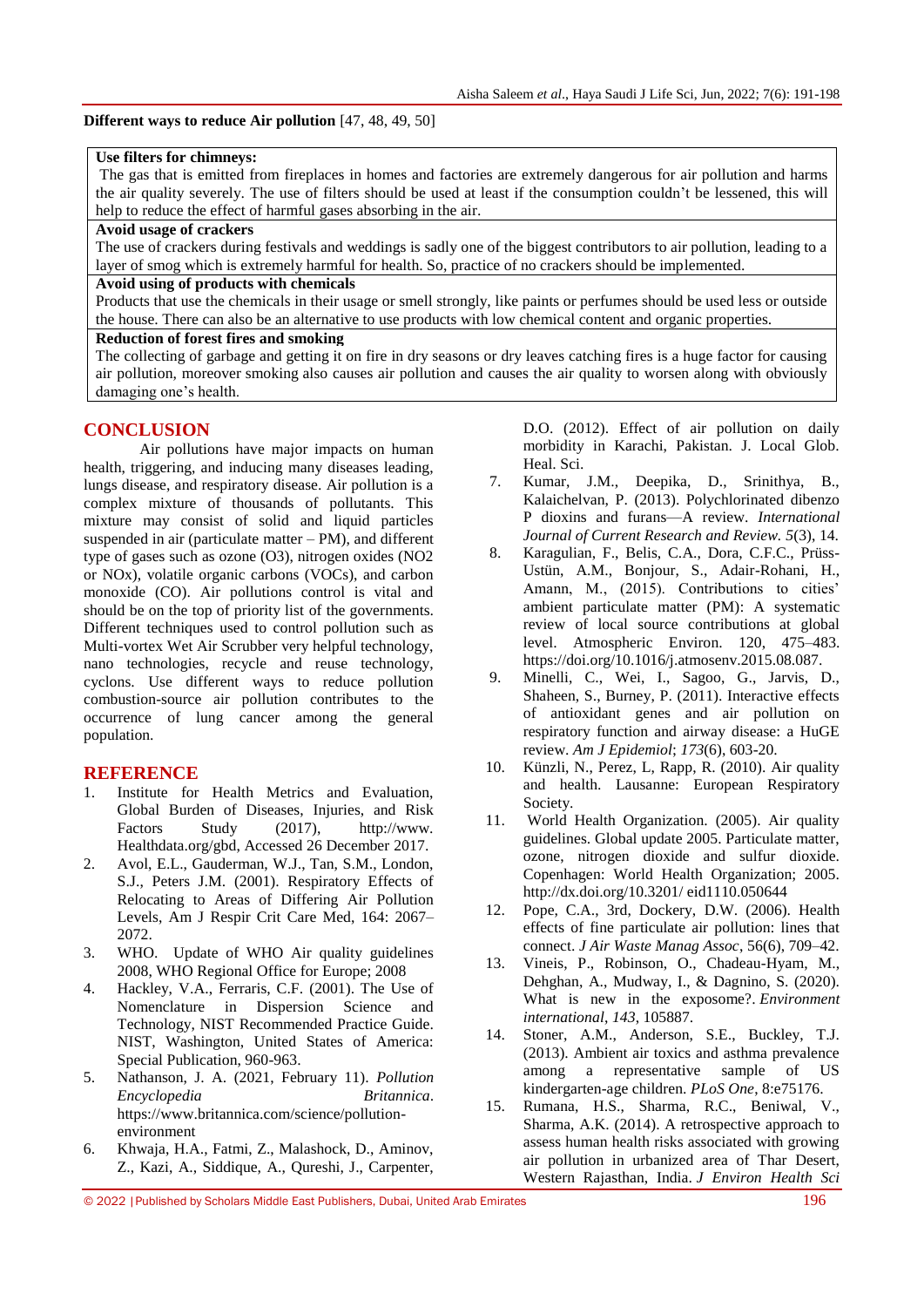*Eng*, *12*; 23.

- 16. Feng, Z., De Marco, A., Anav, A., Gualtieri, M., Sicard, P., Tian, H., Fornasier, F., Tao, F., Guo, A., Paoletti, E. (2019). Economic losses due to ozone impacts on human health, forest productivity and crop yield across China. *Environ. Int* 131 (May), 104966.
- 17. Kim, D., Chen, Z., Zhou, L. F., & Huang, S. X. (2018). Air pollutants and early origins of respiratory diseases, *chronic diseases and translational medicine*, *4*(2), 75-94.
- 18. Kowalska, M., Skrzypek, M., Kowalski, M., & Cyrys, J. (2020). Effect of NOx and NO2 concentration increase in ambient air to daily bronchitis and asthma exacerbation, Silesian voivodeship in Poland. International journal of environmental research and public health, *17*(3), 754.
- 19. Colbeck, I., Nasir, Z.A., Ali, Z. (2010). The state of indoor air quality in Pakistan-a review. *Environ. Sci. Pollut. Res. 17*(6), 1187– 1196. https://doi.org/10.1007/s11356-010- 0293-3.
- *20.* Saxena, P., & Sonwani, S. (2019). Criteria air pollutants: chemistry, sources and sinks. In Criteria air pollutants and their impact on environmental health *Springer, Singapore,*7-48
- 21. Jiang, Y., Wu, X. J., & Guan, Y. J. (2020). Effect of ambient air pollutants and meteorological variables on COVID-19 incidence, *Infection Control & Hospital Epidemiology*, *41*(9), 1011- 1015.
- 22. Jemal, A., Braym, F., Center, M.M., Ferlay, J., Ward, E, Forman D. (2011). Global cancer statistics. *CA Cancer J Clin, 61*(2), 69-90.
- 23. Yang, W., Omaye, S.T. (2009). Air pollutants, oxidative stress and human health. *Mutat Res*; 674(1-2):45-54. PMid: 19013537.
- 24. Vineis, P., Hoek, G., Krzyzanowski, M., Vigna-Taglianti, F., Veglia, F., Airoldi, L., & Riboli, E. (2007). Lung cancers attributable to environmental tobacco smoke and air pollution in non-smokers in different European countries: a prospective study. *Environmental Health*, *6*(1), 1-7.
- 25. Laden, F., Schwartz, J., Speizer, F.E., Dockery, DW. (2006). Reduction in fine particulate air pollution and mortality: Extended follow-up of the Harvard Six Cities study. *Am J Respir Crit Care Med*, *173*(6), 667-72. PMid: 16424447 PMCid: 2662950.
- 26. Brunekreef, B., Holgate, S.T. (2002). Air pollution and health. *Lancet*, 360, 1233–1242.
- 27. Peters, A. (2005). Particulate matter and heart disease: Evidence from epidemiological studies. *Toxicol Appl Pharmacol,* 207(2 Suppl), 477–82.
- 28. Nel, A. (2005). Atmosphere: Enhanced: Air Pollution-Related Illness: Effects of Particles. *Science,* 308, 804–806.
- 29. Weisel, C.P. (200). Assessing exposure to air toxics relative to asthma. *Environ Health Perspect.* 110(Suppl 4):527–37.
- 30. Brunekreef, B., Beelen, R., Hoek, G., Schouten, L., Bausch-Goldbohm, S., Fischer, P. (2009). Effects of long-term exposure to traffic-related air pollution on respiratory and cardiovascular mortality in the Netherlands: The NLCS-AIR study. *Res Rep Health Eff Inst.* 139:5–71.
- 31. Valavanidis, A., Vlachogianni, T., Fiotakis, K., Loridas, S. (2013). Pulmonary oxidative stress, inflammation and cancer: Respirable particulate matter, fibrous dusts and ozone as major causes of lung carcinogenesis through reactive oxygen species mechanisms. *Int J Environ Res Public Health.* 10, 3886–907
- 32. Tam, W.W., Wong, T.W., Wong, A.H., Hui, DS. (2012). Effect of dust storm events on daily emergency admissions for respiratory diseases: *Respirology,* 17, 143–8.
- 33. Beelen, R., Hoek, G., Van, Den., Brandt, P.A., Goldbohm, R.A., Fischer, P., Schouten, L.J. (2008). Long-term effects of traffic-related air pollution on mortality in a Dutch cohort (NLCS-AIR study) *Environ Health Perspect,* 116, 196– 202
- 34. Bahadar, H., Mostafalou, S., Abdollahi, M. (2014). Current understandings and perspectives on non-cancer health effects of benzene: A global concern. *Toxicol Appl Pharmacol.* 276, 83–94.
- 35. Johannson, K.A., Vittinghoff, E., Lee, K., Balmes, J.R., Ji, W., Kaplan, G.G. (2014). Acute exacerbation of idiopathic pulmonary fibrosis associated with air pollution exposure. *Eur Respir J,* 43, 1124–31.
- 36. Kelly, F.J. (2003). Oxidative stress: Its role in air pollution and adverse health effects. *Occup Environ Med.* 60:612–6.
- 37. Moinoddini, M., Mehrjerdi, M.H., Khorasani, NA, Darvish, A.A., Shakeri F. (2012). Solid wastes landfill site selection with AHPA method, case study of Alborz province. *J Environ Health*, *4*(5), 483–492
- 38. Bobak, M., Richards, M., Wadsworth, M. (2000). Air pollution and birth weight in Britain in 1946. *Epidemiology,* 12:358–359
- 39. Zanobetti, A., Schwartz, J. (2001). Are diabetics more susceptible to the health effects of airborne particles? *A. m. J Respir Crit Care Med,* 164:831– 833.
- 40. Karagulian, F., Belis, C.A., Dora, C.F.C., Prüss-Ustün, A.M., Bonjour, S., Adair-Rohani, H., Amann, M. (2015). Contributions to cities' ambient particulate matter (PM): A systematic review of local source contributions at global level. *Atmospheric Environ.* 120, 475–483. https://doi.org/10.1016/j.atmosenv.2015.08.087.
- 41. Mihindukulasuriya, S. D. F., and Lim, L. T. (2014). Nanotechnology development in food packaging: a review. *Trends Food Sci. Tech.* 40, 149–167. doi: 10.1016/j.tifs.2014.09.009
- 42. Montazer, M., & Harifi, T. (2017). "New approaches and future aspects of antibacterial food

© 2022 |Published by Scholars Middle East Publishers, Dubai, United Arab Emirates 197